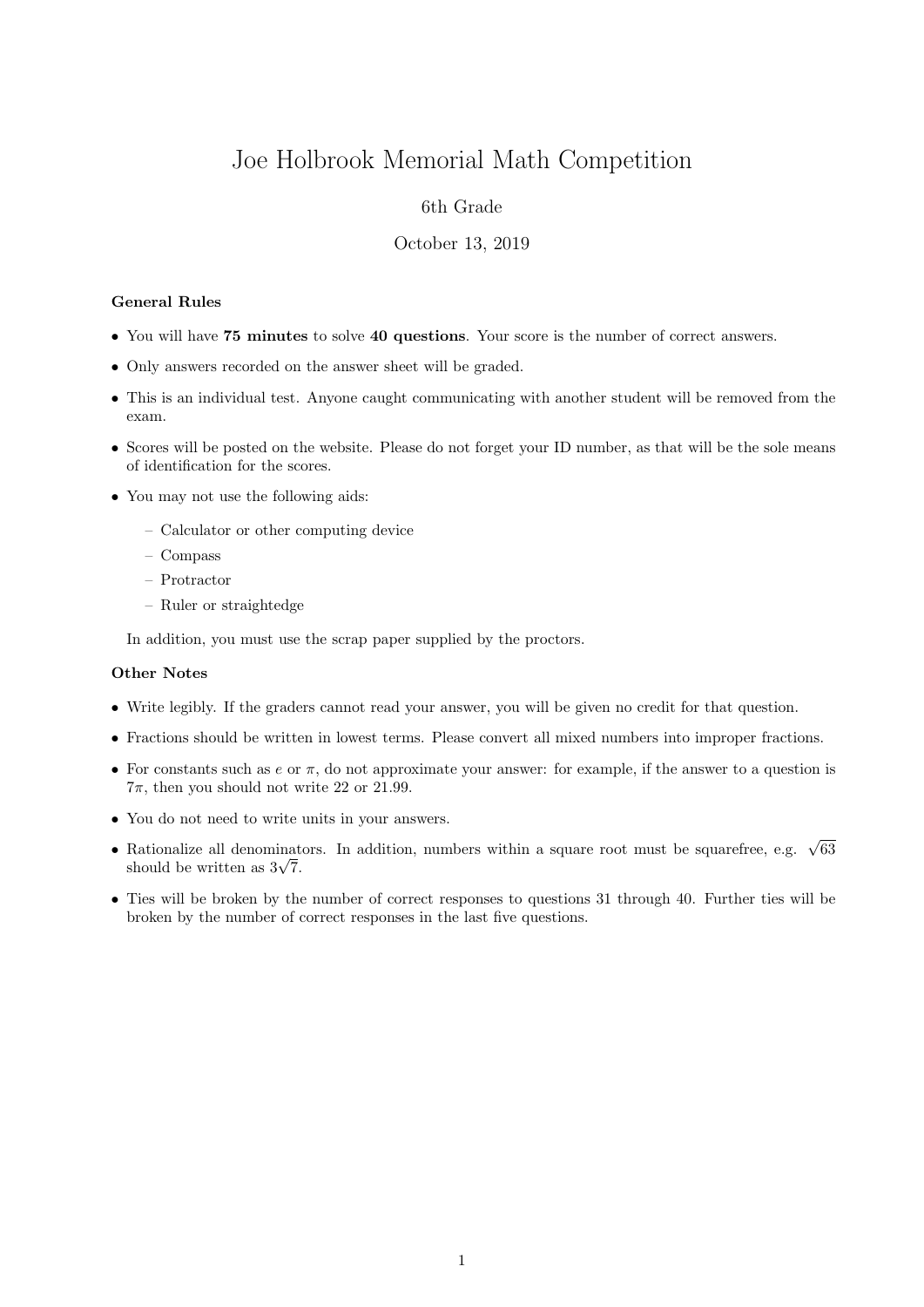- 1. What is the value of  $2 \times (0 1) + 9$ ?
- 2. What is the length of a rectangle with width 5 and area 20?
- 3. Simon is 5 feet 7 inches tall, while his brother Andrew is 6 feet 4 inches. What is the positive difference between their heights, in inches?
- 4. Express  $\frac{23}{4}$  in decimal form.
- 5. If  $2 \cdot x + 0 \cdot x + 1 \cdot x + 9 \cdot x = 24$ , what is x?
- 6. Compute  $\frac{2017 + 2018 + 2019}{6}$ .
- 7. For his final English project, Charles recited the play Hamlet at 100 words per minute. Given that it took Charles 5.1 hours to recite the play, how many words are there in Hamlet?
- 8. Let n! denote the product of all positive integers less than or equal to n. Find the units digit of 9!.
- 9. Expressed as a decimal, what is 1009 added to  $\frac{1}{2019}$  of the answer to this question?
- 10. The sum of 3 consecutive integers is 15. What is the product of the three integers?
- 11. When given a number, a machine adds 6 to the number, multiplies the result by 2, subtracts 4, and outputs the result. A number is entered into the machine, and the machine outputs 14. What number was entered into the machine?
- 12. Let  $\langle n \rangle$  denote the sum of all positive divisors of n, excluding n itself. For example,  $\langle 4 \rangle = 1 + 2 = 3$ . What is  $\langle \langle 6 \rangle \rangle$ ?
- 13. A big apple costs \$5 and a little apple costs \$3. Favid spent \$94 buying 22 apples. How many small apples did Favid buy?
- 14. If 2 flips equal 3 flaps, and 5 flaps equal 6 flops, how many flops equal 100 flips?
- 15. Jerry and Akash sit in a field and quack occasionally. Jerry quacks every 10 minutes, and Akash quacks every 18 minutes. They both quack at 12:00 PM. When is the next time that they quack simutaneously?
- 16. Abhinav is running for president against Susan. Everyone voted for either Abhinav, Susan, or both. Abhinav received 2019 votes, Susan received 2018 votes, and a total of 2020 students voted. How many people voted for both candidates?
- 17. For how many integers  $k < 100$  does the equation  $k = x^2$  have an integer solution x?
- 18. Let a and b be positive integers such that  $1^4 + 5^4 + 6^4 + a^4 + b^4 = 2019$ . Find  $a + b$ .
- 19. Vfire must walk 48 miles to reach the cookie fairy. He walks at 6 miles per hour when he is not carrying anything. However, he is forced to carry 120 pounds of cookies, and every 30 pounds of cookies makes him 1 mile per hour slower. How many fewer hours would it take Vfire to walk to the cookie fairy if he was not carrying anything?
- 20. If  $2^x = 25$ , what is  $2^{\frac{x}{2}+3}$ ?
- 21. Find the sum of the coefficients of the polynomial  $(2x+1)^3$ .
- 22. Daniel, Derek, and Sameer are canoeing during a thunderstorm, and their canoe capsizes 600 feet from the shore. Daniel drifts towards the shore at a rate of 20 feet per minute, Sameer swims at a rate of 60 feet per minute, and Derek swims at a rate of 75 feet per minute. For how many minutes are there exactly 2 people in the water?
- 23. Eric the human, his chickens, and his pigs live on the Ming Farm. Given that there are 21 heads and 52 feet on the farm, how many chickens are on the farm?
- 24. One day, Charles and his younger brother Eric realized that their ages were both prime numbers. Charles noted that the difference between their ages was 15. Eric then summed the cubes of their ages and got 4921. What was Eric's age?
- 25. If a and b are integers such that  $a^b = 2^{14}$ , what is the minimum possible value of  $a + b$ ?